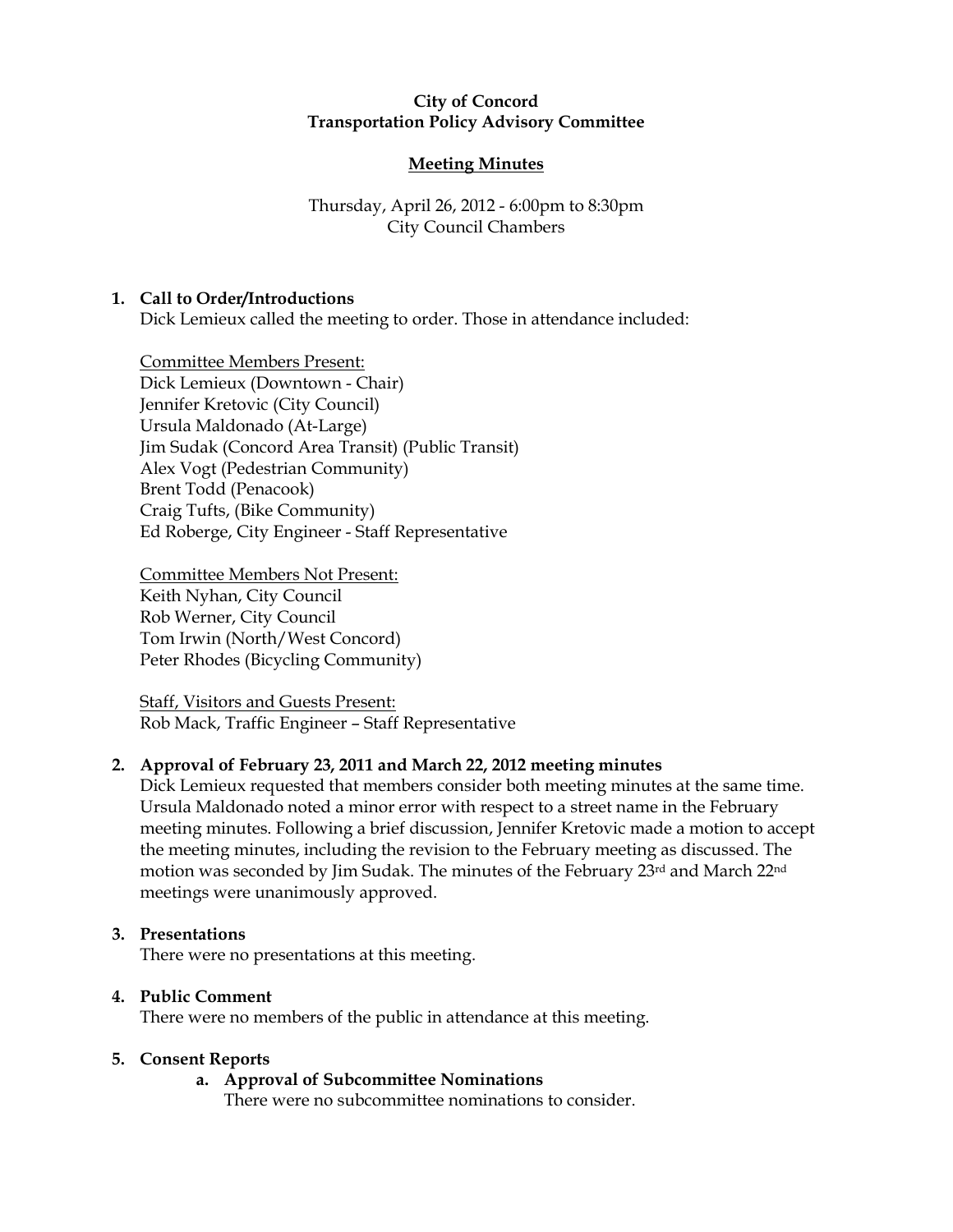# b. Approval of Subcommittee Minutes (Pedestrian, Bicycle, Public Transportation, Traffic Operations)

The Committee unanimously approved the meeting minutes of the Public Transit and Traffic Operations Committees distributed with this agenda package.

# 6. TPAC Referrals from City Council, Staff and Chair

a. Although not distributed with the original agenda package posting, Ed Roberge outlined a referral received from a Penacook Street resident requesting the City consider changes to the proposed North State Street/Rumford Street intersections that would allow for northbound bike access through the intersection. Following a brief discussion, the matter has been referred to the TPAC-Bike Committee for their review and comment.

## 7. Status report on subcommittees

## a. Pedestrian Committee, Alex Vogt

Alex Vogt reported that the Pedestrian Committee did not meet in April and had no report update. The Pedestrian Committee is scheduled to meet on May 3rd and will combine the April and May agendas.

#### b. Bike Committee, Craig Tufts

Craig Tufts reported that the Bike Committee met on April 23<sup>rd</sup> and continued its efforts on identifying recreational bike routes to post on the City's and others web sites. The committee has developed several bike routes varying from 3 to 15 miles that can suit a number of riders.

Craig Tufts indicated that the Central NH Bike Coalition (CNHBC) was scheduled to install paint markings on downtown sidewalks but was rained out this past weekend. The group will try to paint the no biking on sidewalk messages on April 29th weather permitting.

## c. Public Transit Committee, Jennifer Kretovic

Jennifer Kretovic reported that the Public Transit Committee met in April without a quorum and tabled action items. The CAT application before NHDOT remains pending a number of funding challenges.

The committee discussed new route refinements that are under review by CAT. Jim Sudak reported that the changes suggested are dramatic and once refined, will be review with the committee. The consultant reviewing the route design has suggested maintaining bus stops within parking lots if possible. Drivers have expressed concern with route timing and the length of routes. The committee is excited to review the route designs with an open mind to improve the system.

Jennifer Kretovic reported that CAT began installing the new bus stop signs with the schedule panel. Signs will be planned over the next few months as workload permits.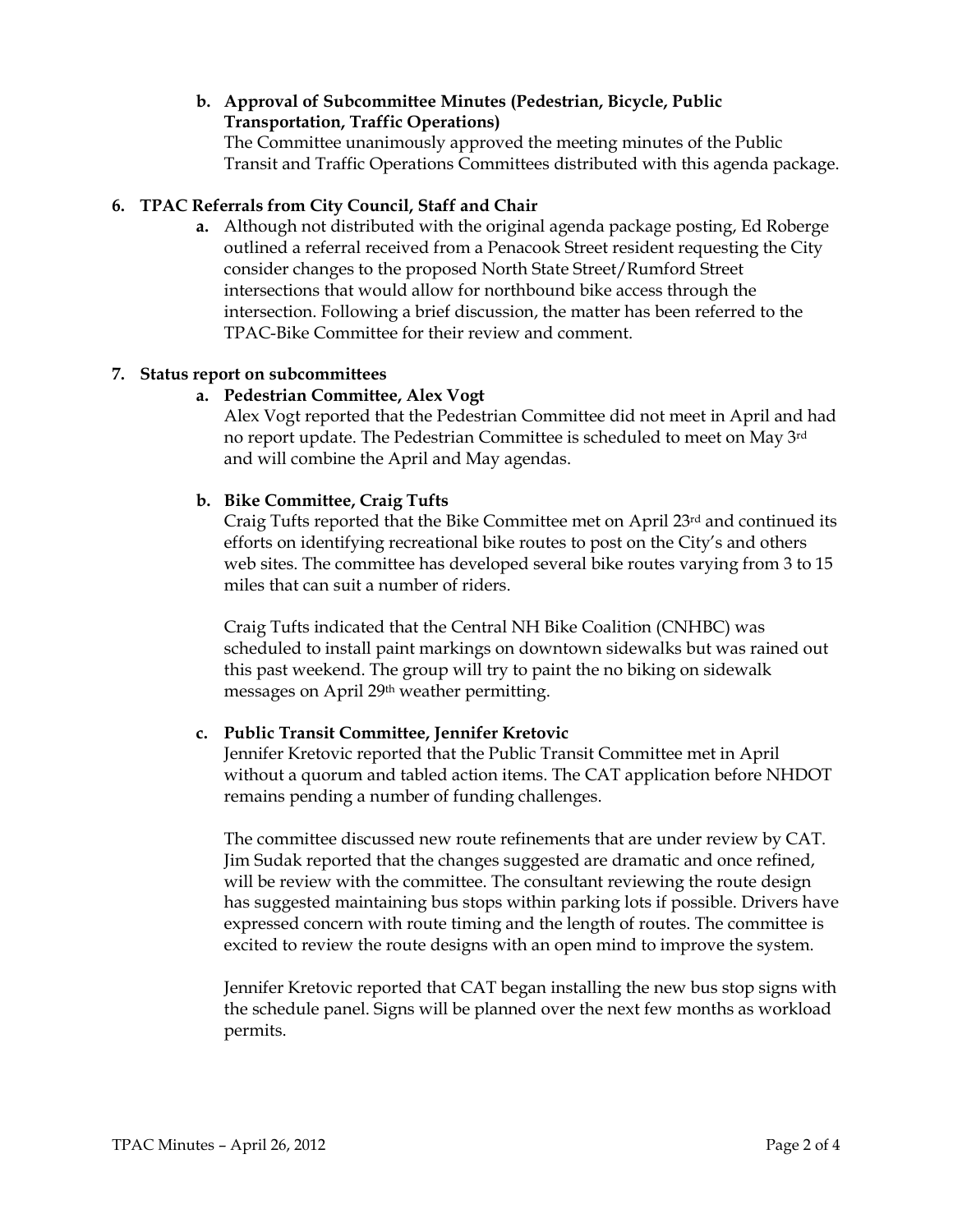## d. Traffic Operations Committee, Rob Mack

Rob Mack reported that the Traffic Operations Committee (TOC) met in April and discussed roundabout safety and operations. Staff has reviewed operations at both Liberty/Centre/Auburn and North State/Franklin. Staff coordinated with General Services and deployed a variable message board at the North State/Franklin roundabout to bring attention to proper vehicle yielding in the roundabout. Brent Todd noted that he drove through the North State/Franklin roundabout and the warning sign was highly visible and made a good impression.

Rob Mack noted that the TOC will continue to create motorist notices such as the message board in the roundabout to create a safer community.

## 8. Staff Updates

## a. Penacook Village Charette, April 19, 2012

Ed Roberge noted that staff coordinated the 2nd design charette in Penacook Village in April. The session was well attended and it was thought that 50-60% of the attendees were different than the March session. Brent Todd noted that the session was well organized and feedback was abundant. Jennifer Kretovic noted that there was considerable discussion regarding a potential grocery store at the 30 Pines area table where folks expressed a desire for a store.

As the charette concluded, staff indicated that a report will be developed and reviewed with Penacook residents later in 2012.

## b. US Route 3 – Phase 4b Public Meeting, April 24, 2012

Ed Roberge reported that a public meeting was hosted by staff on April  $24<sup>th</sup>$ outlining the Phase 4b limits of the US Route 3 Corridor (North) Improvement Project. There were some 20 residents that attended and the project was well received. Staff outlined that the Phase 4a (Palm Street to Call Street) and the Phase 4b (Call Street to Penacook Street) improvements will be completed in the 2012 construction season. Work is expected to begin late May 2012 and continue through December.

## c. McKee Square Report – Council Public Meeting, May 14, 2012

Ed Roberge and Rob Mack reported that a comprehensive traffic study was completed by staff and will be presented to City Council at a public hearing on May  $14<sup>th</sup>$ . All members are encouraged to attend the public presentation/hearing.

## d. Langley Parkway Project Update

Rob Mack indicated that staff followed up with VHB, the project consultant, regarding the multi-use path along the Langley Parkway corridor. The multi-use path will be integrated into the conceptual design layout plans for consideration by the public. Staff anticipates that presenting layout options to smaller neighborhoods throughout the fall 2012 prior to review by the public at a larger general public presentation meeting in late 2012.